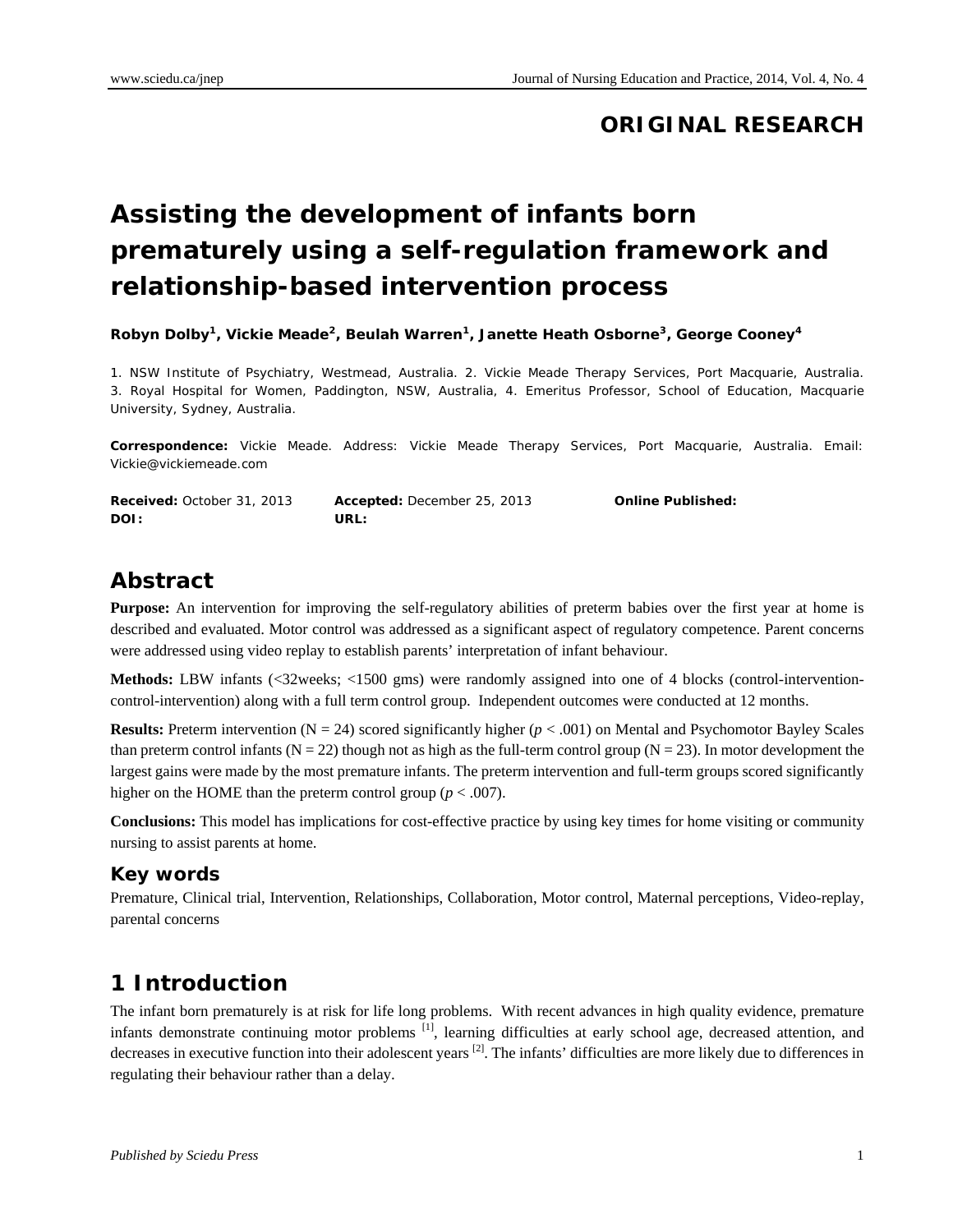Babies born prematurely have difficulty with motor and state system regulation. For example, Field  $[3]$ , cited difficulty in organising or modulating arousal as one reason why preterm infants were less playful. Gorga *et al.* [4] suggested another reason may be difficulty in organising or modulating movement. They followed the development of motor function in premature infants over the first year and found that the infants did not develop a stable postural base from which to move smoothly and this could be expected to interfere with their ability to play. Follow-up studies suggested that motor regulation continued to be vulnerable, placing the children at risk for learning and behavioural problems at school  $[5]$ . Evensen and colleagues  $[6]$  have found that infants born prematurely continue to exhibit differences in motor development that affect coordination and balance skills at older ages.

These differences in regulation may be the reason why parents face a harder first year when their baby is born prematurely. Compared to infants born at term, infants born early are initially more irritable and take longer to settle into a routine  $\binom{7}{1}$ . They are less playful as 4 month olds  $^{[8]}$ , and parents face a longer wait for them to become mobile and play well on their own <sup>[9, 10]</sup>. Parents of premature infants initially report feeling helpless in their parenting role <sup>[11]</sup> and continue to perceive themselves as less competent and their infants more vulnerable as their children grow older  $[12, 13]$ . They also perceive their premature infants as more difficult and find them to have negative moods, be less adaptive and overall have more difficult temperaments [14].

#### **Current interventions**

An intervention to improve state and motor regulatory competence early would address the difficulties facing infants born prematurely and assist parents to settle in with their child. Some interventions have been developed in this direction. For example, Als  $^{[15]}$  has developed a model of intervention for use in neonatal intensive care, the Newborn Individualised Care and Assessment program (NIDCAP). Infant progress was monitored using behavioural observations and written feedback was given to medical and nursing staff to help them recognise each infant's individual signs of stress and efforts at self-regulation. Staff used the feedback to monitor and modulate nursing care to reduce distress, promote stability and increase differentiation (eg smoother movement and state transitions; more robust states). This program of individual developmental support has been effective in improving medical outcomes in the nursery [eg, improved weight gain, weaning infants off oxygen support sooner] and in facilitating developmental outcome when assessed on both measures of regulatory and motor competence at 2 weeks and 9 months chronological age <sup>[16]</sup>. Als' NIDCAP intervention was not offered to parents in a formal program but it could be anticipated that parents learned some of the principles as they visited their babies in the nursery. The nursery environment and staff's interaction with the babies clearly acknowledged that infants' behavioural communications were meaningful and could be reliably used to guide care.

This paper describes a program of individual developmental care that was developed specifically for parents to use with their babies at home. The intervention called, "Developmental Care at Home" began just before the infant's discharge from hospital and continued over the first year. Recently, researchers <sup>[17]</sup> have, in principle, duplicated "Developmental Care at Home" but they did not describe the specifics of their intervention or obtain results that showed improvements in the infants' development (in their study, preterm control as well as preterm intervention infants scored in the normal range, which in itself is anomalous with the consistent body of research showing that infants born prematurely score more poorly and continue to be at risk for developmental problems). The purpose of this paper is to present the original intervention framework, developed and evaluated over twenty-five years ago but unpublished. This paper describes the intervention, based on improving self-regulation, the specifics of working with families and addressing their concerns, and includes the significant results from an independent assessment at one year of age (including comparison with a full-term control group that was missing in the Spittle et al study  $[17]$ ). This paper addresses the question: under what conditions does early developmental intervention help infants born prematurely? The answer could have implications for community nursing and developmental support during 'universal home visiting' as proposed by Olds *et al.* [<sup>18]</sup>.

#### **The self-regulation model for intervention**

The intervention was developed through the collaboration of two psychologists (RD and BW) and two physiotherapists (VM and JHO), based on Sroufe's  $^{[19, 20]}$  self-regulation theory of individual development that identified three develop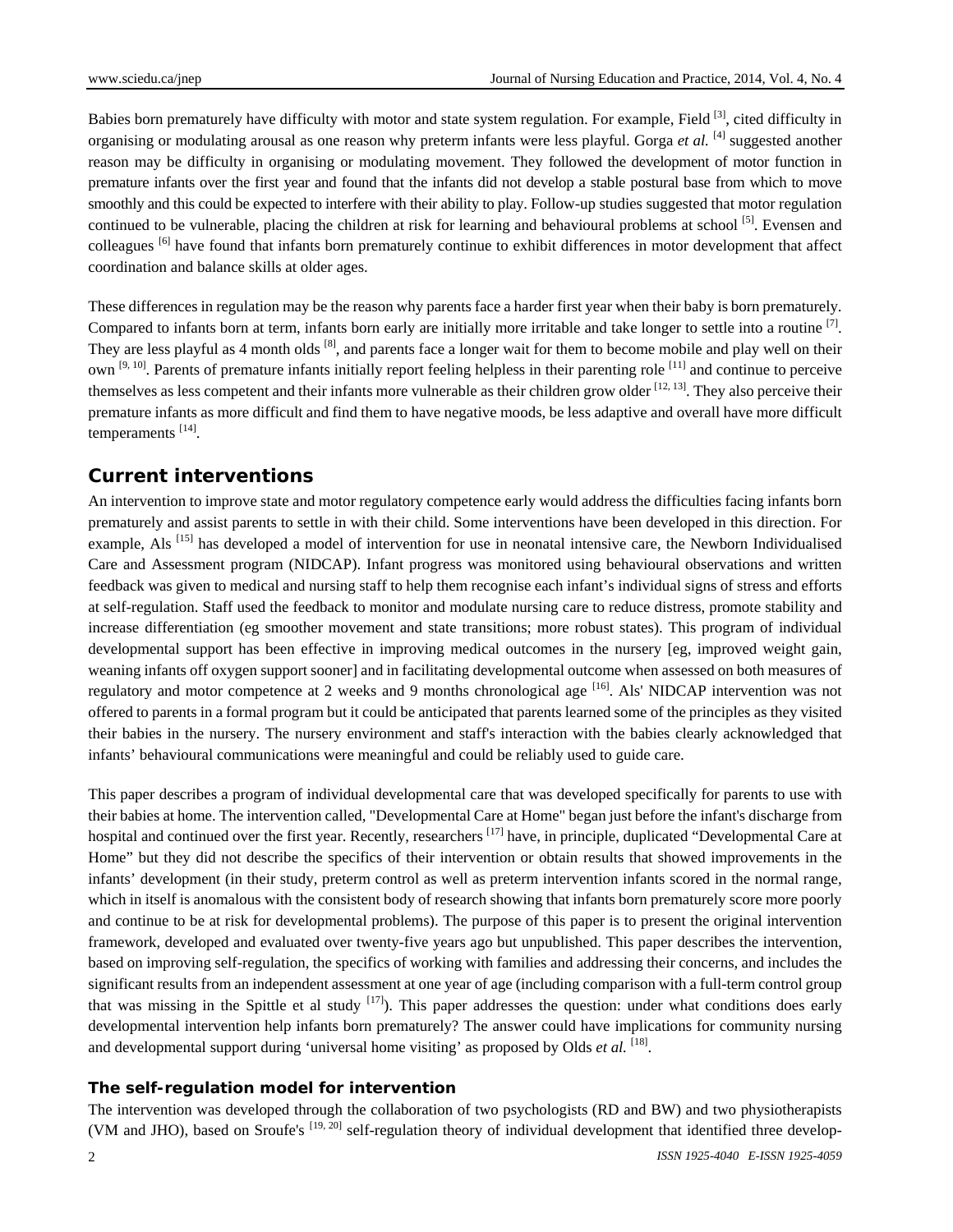mental issues or tasks for infants to master in the first year, with reciprocal supportive roles for the caregivers. The motor part of these developmental issues was elaborated by using Bly's <sup>[21]</sup> descriptions of the integration of extension and flexion movements to promote stability before milestone development. Mahler's descriptions [22] of the "optimal physical distance" between the caregiver and infant at different ages, were used to understand the impact of the infant's motor behaviour on the developing relationship, and highlighted the physical role of caregiving through handling and touch.

Little has been written about supporting parent-infant relationships at the level of physical exchange. Beebe  $[23]$  has shown how the negative qualities of maternal touch at infant age 4 months significantly predict to insecure attachment at 12 months. Recently, researchers in attunement  $^{[24]}$  have drawn attention to infants' emotional communication using whole body movements and how these induced a corresponding "affective echo" in those interacting with them. Downing [25] specifically asks what impact "muscular tightening", the stiffening up as infants are handled, has on the developing parent-infant relationship. In premature infant development, muscular imbalance makes stiffening a likely response to infant discomfort. When in their arms, parents may experience their infant's stiffening as their baby pushing away from them. If they interpret this as their infant not liking to be held, or not liking them, rather than as a cue for more physical support from them to return to a curled, flexed posture, one can see how misreading the infants' cues can negatively affect the developing relationship  $^{[26]}$ . The conceptual model provided an informed practical base for exploring the meaning of these motor cues with parents and how parents might respond to them. It is only when you know how parents see the behaviour that you can find the language to share your insights with them.

| Table 1. Summary of Self-regulation Intervention Model |  |  |  |
|--------------------------------------------------------|--|--|--|
|--------------------------------------------------------|--|--|--|

| Age in<br><b>Mths</b> | <b>Developmental Issue</b>                                                                                                                                                                                                                                                                                                                                     | <b>Role for Parents</b>                                                                                                                                                                                                                                                                                                                | <b>Difficulties faced</b><br>by preterm<br>infants                                                                                                                                                                              | individualized interventions                                                                                                                      | <b>Intervention principles informing</b>                                                                                                                                                                                                                                | <b>Expected</b><br><b>Outcomes</b>                                                                                                                                                                                                                              |
|-----------------------|----------------------------------------------------------------------------------------------------------------------------------------------------------------------------------------------------------------------------------------------------------------------------------------------------------------------------------------------------------------|----------------------------------------------------------------------------------------------------------------------------------------------------------------------------------------------------------------------------------------------------------------------------------------------------------------------------------------|---------------------------------------------------------------------------------------------------------------------------------------------------------------------------------------------------------------------------------|---------------------------------------------------------------------------------------------------------------------------------------------------|-------------------------------------------------------------------------------------------------------------------------------------------------------------------------------------------------------------------------------------------------------------------------|-----------------------------------------------------------------------------------------------------------------------------------------------------------------------------------------------------------------------------------------------------------------|
| $0 - 3$               | <b>Return to Base</b><br>The infant's task is<br>physiological stability or<br>return to a base of flexed<br>posture and calm (solid)<br>states for sleeping, feeding<br>and quiet alertness.<br>The motor challenge is to<br>adopt a curled posture (of<br>flexion) to balance<br>extension activity.                                                         | Setting Limits on<br>extraneous<br>movement and<br>stimuli to help<br>infants remain<br>organized as long<br>as possible.<br>Focused with the<br>$b$ aby $-$<br>synchronous in<br>attention and<br>withdrawal.                                                                                                                         | Diffuse states,<br>physiological and<br>motor<br>disorganization<br>$\rightarrow$ difficulty with<br>smooth state<br>transitions                                                                                                | "Curling-in"<br>$\rightarrow$ mothers<br>"thinking<br>flexed".                                                                                    | Parents as a buffer<br>against stimulation,<br>coming in early and<br>persisting with<br>containment.                                                                                                                                                                   | $(1)$ More regular<br>sleep-wake<br>patterns.<br>(2) Infants feel<br>cuddly when held.<br>(3) Parents<br>develop confident<br>expectation that<br>they can bring<br>their infants back<br>to a calm base.                                                       |
| $3-6$                 | <b>Taking the Initiative</b><br>The infant's task is to<br>consolidate motor and state<br>control for taking more<br>initiatives in playful<br>interaction, feeding and<br>sleeping.<br>The motor challenge is to<br>learn to hold body still in<br>the midline by actively<br>balancing the muscles of<br>flexion and extension<br>(around the major joints). | Allowing infants<br>to take more<br>initiatives.<br>Providing stable<br>postural base for<br>infants to move<br>from. Parents<br>confident they can<br>bring their infants<br>back to base when<br>they overstep their<br>limits.<br>Sensitive to and<br>co-operative with<br>infants' cues<br>$\rightarrow$ management of<br>tension. | Over-use<br>extension<br>movement $\rightarrow$ less<br>able to hold bodies<br>in midline for<br>controlled<br>movement.<br>Less robust states<br>for play.                                                                     | "Moving<br>from a stable<br>base"<br>$\rightarrow$ mothers<br>providing still<br>base for<br>infants to<br>move from<br>and return to.            | "Going out with the<br>infant", following<br>their initiatives and<br>"stepping in" if infant<br>is over-loaded.                                                                                                                                                        | $(1)$ More playful;<br>independent in<br>getting<br>themselves off to<br>sleep; and playing<br>on own for short<br>periods.<br>$(2)$ Infants<br>respond<br>preferentially to<br>parents<br>(3) Parents feel<br>their baby knows<br>them as a special<br>person. |
| $6 - 12$              | <b>Establishing an effective</b><br>attachment relationship<br>The infant's task is to learn<br>to use movement flexibly<br>and attention flexibly to<br>pause in play and "check"<br>in" with parents and<br>physically come and go<br>from parent.<br>The motor challenge is to<br>move independently<br>without losing stability.                           | Being<br>responsively<br>available, giving<br>an emotional and<br>physical<br>"scaffold" to<br>support infants to<br>come and go and<br>play apart from<br>parents.                                                                                                                                                                    | Imbalance of<br>muscle<br>development $\rightarrow$<br>infants working<br>hard to keep<br>balance when on<br>own; and little<br>flexibility in<br>moving<br>independently $-$<br>stuck in sitting or<br>continually<br>rolling. | Providing<br>"physical<br>scaffolding"<br>$\rightarrow$ mothers<br>physically<br>assisting<br>infants to<br>move off from<br>them<br>confidently. | "Using parent as a<br>secure base" $\rightarrow$<br>watching child go<br>out, noticing when<br>they "check-in" and<br>welcoming them<br>back; joining with<br>rather than directing<br>play together; joining<br>in unobtrusively<br>when infant needs<br>help on task. | $(1)$ Move in and<br>out from parent<br>more smoothly.<br>$(2)$ Explore<br>confidently.<br>(3) Parents enjoy<br>their infants'<br>growing<br>autonomy and<br>find them less<br>demanding.                                                                       |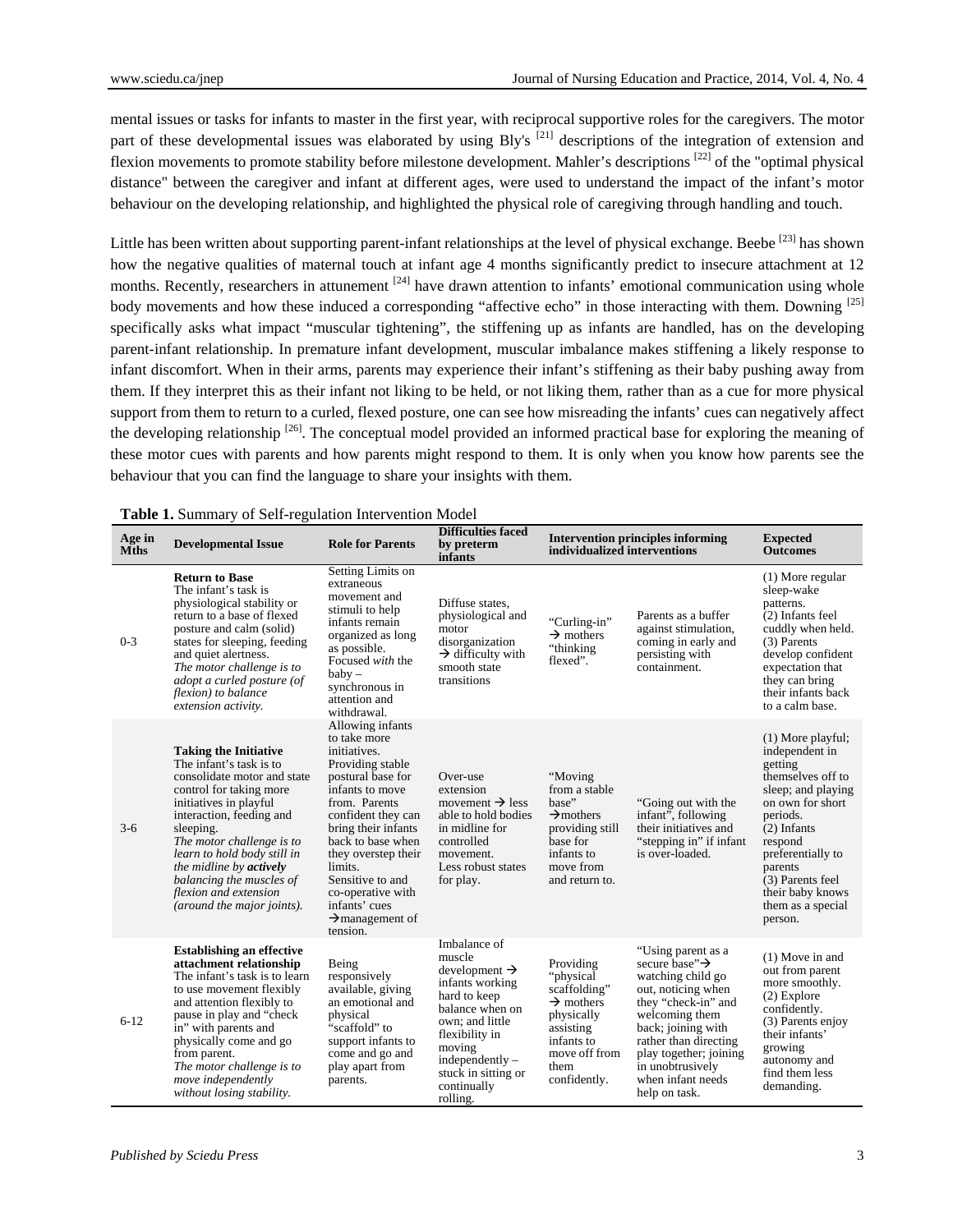The developmental issues for infants and corresponding tasks for caregivers at different stages are described in Table 1, with a brief account of the particular difficulties faced by infants born prematurely. The intervention principles around each developmental challenge are also reported in Table 1. Success on each developmental issue was hypothesized to support the premature infant's flexible regulation of both movement and state control/attention. Table 1 provides a map for the intended process of intervention.

#### **Framework for working with families: Addressing parents' concerns.**

Intervention addressed the needs of the individual mother-infant pair. The intervenor was an advocate for the infant and ally to the parent. The intervenor not only identified each infant's own efforts at self-regulation through self-regulatory assessments, but also discovered each mother's concerns and perceptions of her baby's regulatory efforts. Each intervention session began with the parent's concern or question, which is the basis for working collaboratively [27] and the heart of a family centred approach. Mothers then watched and commented on parts of video replays of each assessment so the intervenor could see through their eyes and hear about how they were making sense of their infant's behaviour. These intervention elements are consistent with Emde's  $^{[28]}$  guidelines for successful infant mental health interventions. This intervention (1) addressed the experience of the infant and the mother (2) was developmentally oriented (3) focused on the infant-parent relationship and (4) involved the influence of relationships on other relationships.

#### **Timing of intervention**

Family contacts consisted of five or six visits [36 weeks, term, 1, 4, 6 and 9 months] over the first year, in contrast to programs where bi-weekly visits were common <sup>[29]</sup>. Assessment and intervention were targeted to come at the beginning of each developmental task, to evaluate each developmental spurt as underlying systems became disorganized and before new development was integrated. Brazelton <sup>[30]</sup> has suggested that these disrupted times just before change, are "touchpoints for development" and are key times to intervene. Thelen <sup>[30]</sup> presented a parallel concept called "phase shifts", where a period of integration is preceded by motor disequilibrium. These clinical windows of opportunity coincide with times when parents and infants are working hard on a problem and the intervenor can observe and support coping capacities of parent and infant. Patterson and Barnard  $^{[32]}$  reviewed interventions for preterm infants highlighting the ongoing relationship between the intervenor and the caregiver as the most important factor contributing to intervention success and concluded that careful documentation of the intervention process could reduce costs and target interventions more effectively. In this paper, the procedures section illustrates intervention process.

## **2 Methods**

### **2.1 Subjects**

Infants and families were recruited from one regional tertiary referral Mother and Baby Unit (The Royal Hospital for Women) in an inner metropolitan area of Sydney, Australia and the project was approved by the Ethics Committee of the Royal Hospital for Women. Infants born preterm were eligible if inborn, less than 33 weeks gestational age, between 10 and 90% weight for age and with no congenital abnormalities. Infants were eligible for the full-term control group if vaginal vertex delivery at 38- 41 weeks gestational age, Apgars greater than 7 at 1 minute and 8 at 5 minutes, and spent no time in any intensive care unit. After confirmation of entry criteria, informed consent was obtained from the families.

The sample was recruited based on a sample size of 80 infants needed to detect a statistically significant difference and interaction effect at the p<.05 level on the five outcome variables selected. The final sample consisted of three groups of infants: preterm intervention (n = 27); preterm control (n = 27); full-term control (n = 27). Infants born prematurely were prospectively entered at the time of birth into four, 10-week blocks (control-intervention-control-intervention). Researchers selected block allocation to avoid contamination between the intervention and control groups and to ensure that, at any one point in time, mothers in the Neonatal unit had the same experience of either: (i) having their infants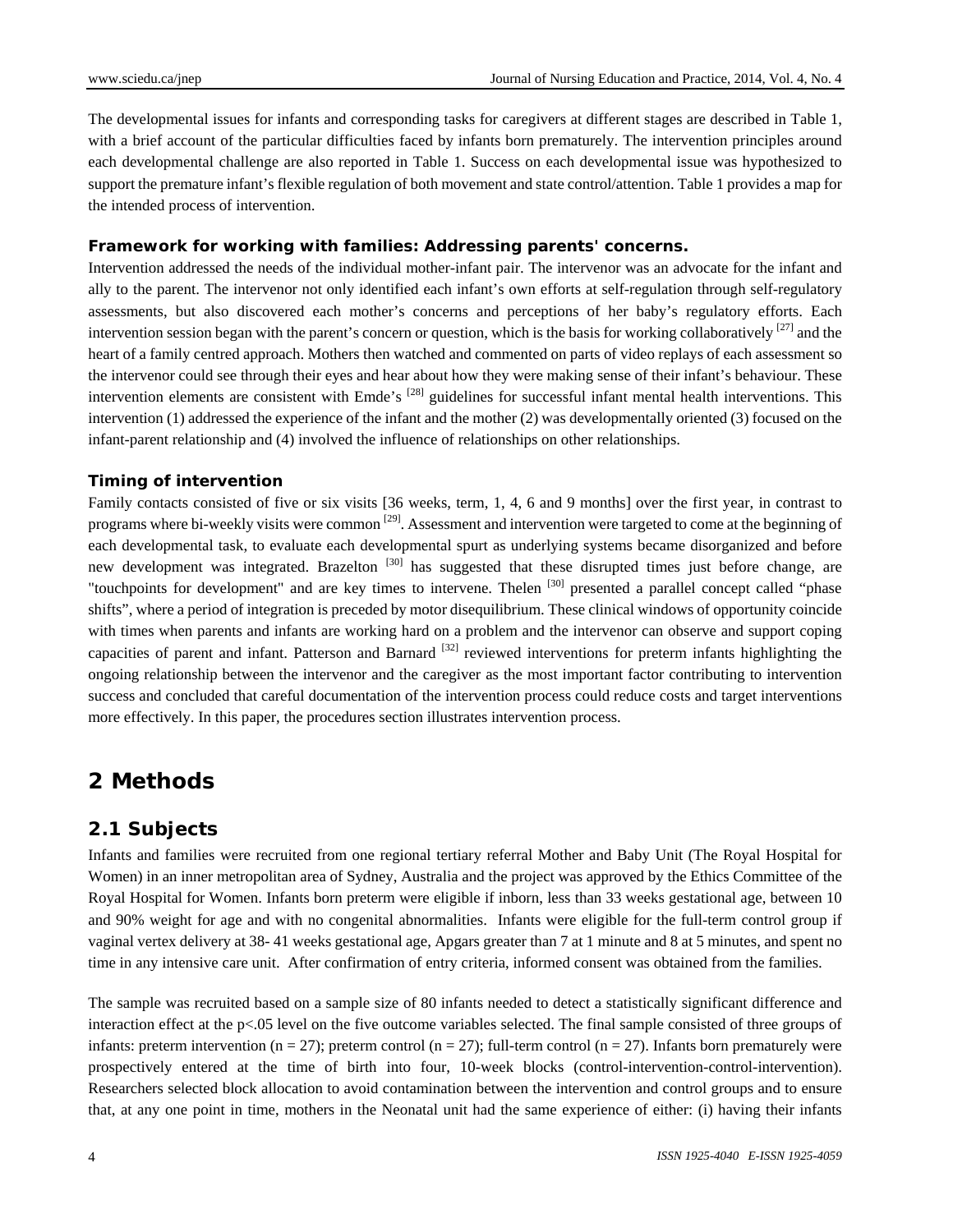regularly assessed and followed up; (ii) or participating in a program based on these assessments. The full-term infants were recruited over the period that the preterm infants were enrolled.

Education levels for the parents ranged from those completing 4 years of high school to those completing a university degree. There were no differences between the groups in education level or socio-economic status based on public versus private hospital care and only one mother returned to full-time work during her infant's first year.

#### **2.2 Measurement**

#### **Progress Measures used for Intervention process**

All assessments were carried out at corrected ages. Progress in learning to regulate movement was assessed in the neonatal period by observing how the infant moved and returned to a still posture. This movement was expressed as a ratio of flexion to extension using an a-priori group of items that correlated to measure flexion and a similar group of items that correlated to measure extension (these items are available from the authors JHO and VM). The Meade Movement Checklist was used at 4 months  $[33, 34]$  and the Movement Assessment at 4, 6, and 9 months  $[35]$ . These assessments allowed intervenors an opportunity to observe typical, everyday handling by the mother. Progress in learning to regulate attention included the Neonatal Behavioral Assessment Scale (NBAS)<sup>[36]</sup> in the neonatal period and standardised play observations at 4 and 9 months (face-to-face play and the Kangaroo Box paradigm)  $^{[37]}$ . All assessment results guided decisions as to how much help each infant needed to become more modulated during intervention.

#### **2.3 Outcome measures**

Staff who were blind to the infant's status, either full-term/preterm or intervention/control, performed outcome assessments at 12 months corrected age. The infants were assessed on the Bayley Scales of Infant Development to measure cognitive and motor milestones [38] and an observation procedure of function in upright (developed by VM and available by the author) that measured postural control <sup>[39]</sup>. Maternal sensitivity was evaluated using the HOME inventory <sup>[40]</sup>. The HOME is part interview, part observation and assesses the social and emotional support parents give their infants as part of day-to-day caregiving.

#### **2.4 Procedures**

After the initial session, assessments and interventions were conducted at home. In each intervention session, the intervenor [a] addressed each mother's concerns [b] assessed her infant to establish the modulation goal [c] ascertained the mother's perceptions of her infant's regulatory efforts by replaying video-clips of her baby's behaviour and asking the parent to comment [d] acknowledged the mother's question or concern and offered a developmental explanation for her infant's behaviours [e] described general intervention principles, made specific suggestions and [f] offered anticipatory guidance.

#### **2.5 Structure of each visit**

On arrival, the intervener would converse with the mother, using a semi-structured interview. The purpose was to: re-establish the relationship formed on the previous visit; gain an understanding of the infant's development in the intervening period; and ascertain the parents' concerns at this time by asking "What is the most difficult thing about your baby at this age?" and "What is the most enjoyable?"

Infant assessment followed with the mothers present and actively participating. Afterwards, mothers watched a video replay of the assessment and were prompted to give a commentary. Two video-clip segments were used each time; one highlighted the infant's efforts in interaction; the other drew attention to the infant's motor efforts during something physical, like steadying his/her body to attend, reaching to a toy, or making an effort to roll over. The segments were chosen to look at the infant's best regulatory efforts. Mothers were asked to describe when their infant looked comfortable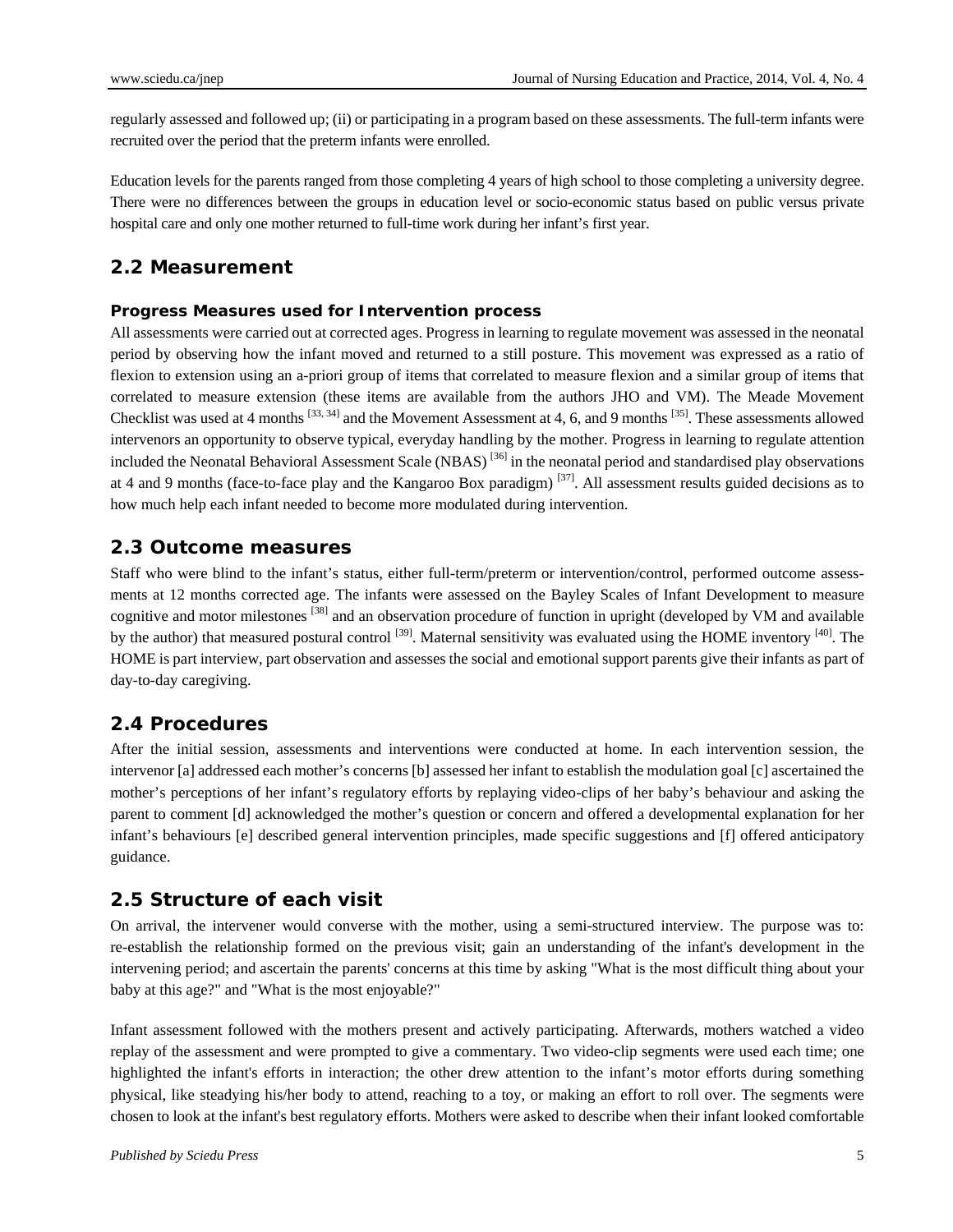and times when he or she began to appear stressed. They pointed out observed behaviours that influenced their descriptions. This intuitive "mother knowledge" was integral to the intervention because the mother's personal understanding of her baby determined how the intervention was framed. The intervenor confirmed the mother's observations and reflected with her about what she was already doing and what else she could do to support her infant's efforts. Suggestions for handling, which aimed to help the infant become more modulated, addressed what the mother was concerned about and were introduced using terms that made sense to her.

The following case example illustrates the intervention process.

#### **Case example in the neonatal period:**

**Mother's concern:** The infant was born 9 weeks early and weighed 1600 grams at birth. She was discharged from hospital just before 36 weeks gestational age. The mother's main concern was that her baby was "windy" or colicky. The mother explained that after a feed her infant made straining sounds and seemed uncomfortable and took a long time to settle to sleep. The infant's grandmother had also noticed the infant stretching out with her legs as she strained and suggested that the infant was trying to stretch out to pass wind. Consequently, the mother had stopped wrapping her infant to allow her to stretch or extend more.

**Assessment:** On the Brazelton assessment, the infant remained in a low-key alert state. She was not very active but in response to stimulation she would squirm and push into extension and begin to strain. The extending could be contained by helping the infant curl-up on her side. In this position the infant slowly relaxed and stopped straining and could move into a solid sleep state.

**Modulation goal:** to help the infant to develop solid states and move smoothly between them and to develop the flexed postural base to manage these transitions.

**Mother's perception of her infant's regulatory efforts:** On the video replay, the mother paid great attention to her infant's movement. She pointed to subtle signals from her baby indicating when she was relaxed and comfortable and when she was not. "If she's having problems she throws her arms up and grasps with her hands"; "when she's upset she jerks her arms". "Look how floppy she is when she's tired". "She brings her hands to her face maybe as a comfort. She's done this a lot since she was born". "Her mouth looks nice and soft when she's relaxed". "She's really relaxed when she's not moving much". She observed that each time her baby was handled curled-in on her side she stopped straining. When asked why she thought this helped, the mother said "Because it's the fetal position and she feels secure".

On another part of the tape, the mother commented that her infant needed to feel secure before she could become alert. She described how her infant really seemed to listen when she curled her in against her chest and talked quietly to her, whereas if she tried to talk to her when holding her out she squirmed and turned away. There were times when her baby "fought against" her and really did not want to be held. This would happen at feed times. "Then I think she doesn't like me," she said.

**Feedback:** Mother's Task: The challenge for the mother was to be able to firmly contain her infant when the baby was tired or needing to focus her energy for feeding. In the intervention session the staff member first confirmed the mother's observations that the baby's movement signals were her most reliable means for communicating how she was feeling. The staff member acknowledged that the baby's "pushing away" could feel rejecting to the mother. Then she offered a developmental explanation for this behaviour in terms of the imbalance between flexion and extension and the baby's difficulty in regulating this balance when tired.

**Specific handling suggestions:** The staff member discussed with the mother ways to help the infant feel secure around feed-times and when going to sleep. The first suggestion was wrapping the infant to help her curl-in. The staff member explained that in this position the infant would also pass wind more easily.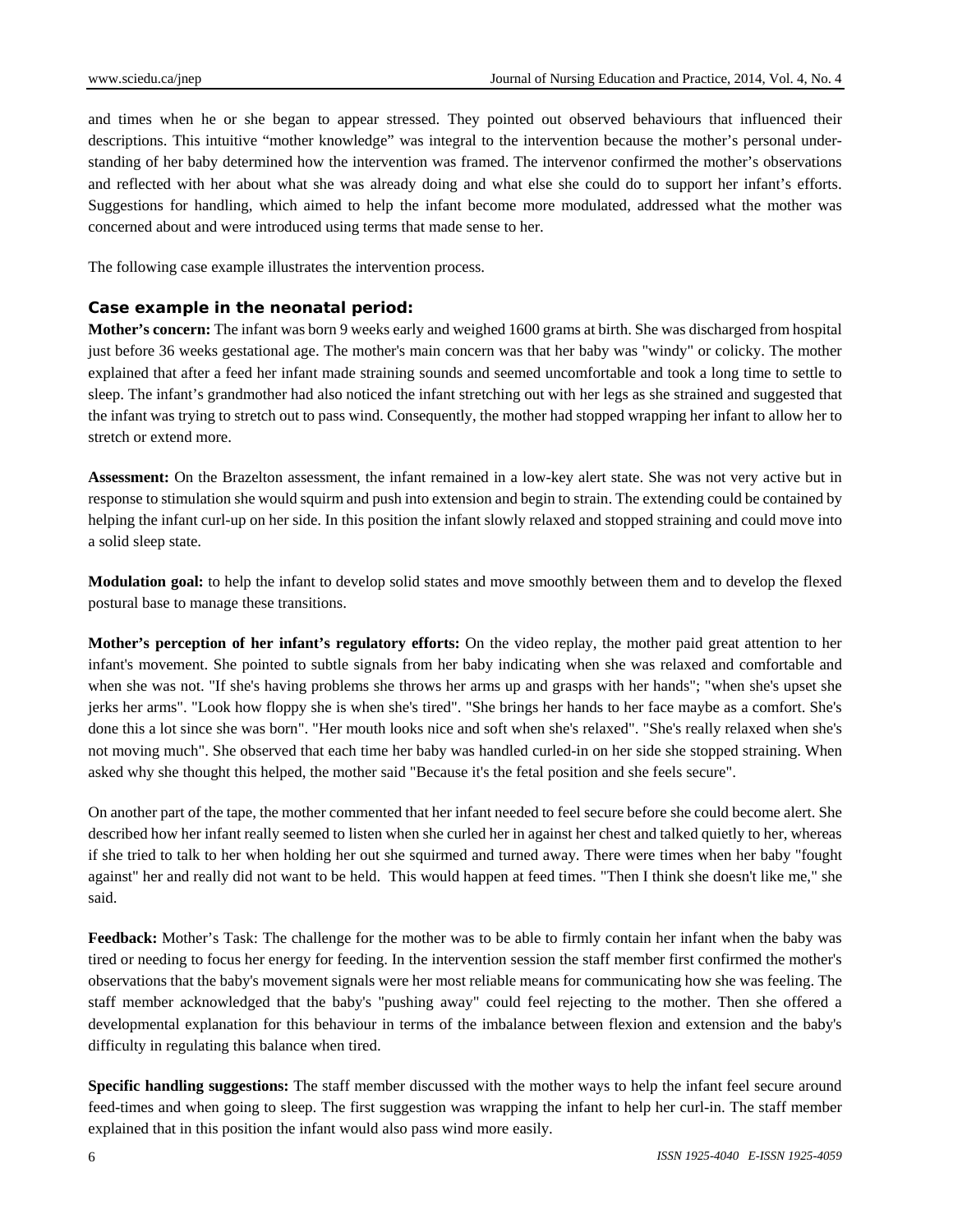The mother practised the wrapping technique on a baby-sized doll until she felt confident with it. She then wrapped her infant and when her infant was relaxed she loosened the wrap over her legs, leaving her shoulders curled in. She fed her in this curled-in position. The mother noticed the baby sucked more strongly and did not push back in this position. After the feed, she wrapped the infant curled-in again and held her still against her. With the staff member's encouragement, she kept holding her baby still until she could feel her physically relax. The infant stopped making straining sounds and, to the mother's delight, settled into a calm sleep. Having maintained her help until her infant reached a solid sleep state, the mother was then able to transfer the infant to her bassinette without her waking up. Thus the mother learnt to recognise the difference between diffuse and solid states and how to give her infant the postural base to effectively calm. She did all this with the intervenor present so that she had back up.

**General principles:** As a general principle the mother was encouraged to "think flexed". The staff member gave her some suggestions, for example, showing her how to curl her baby onto her body when picking her up or putting her down so as to help the infant feel secure when being moved. She was also shown how to carry the infant tucked into the crook of her arm to help her mould-in. These lift and carry positions gave the infant many opportunities to practice flexion movement. The mother came up with ways to create a flexed posture when she wasn't holding her, like wrapped in the bouncinette or "nested in" by placing a pillow under her knees.

The handling suggestions made sense to the mother. She was sensitive to protecting her infant from too much stimulation. For example, by darkening the infant's room and keeping things quiet at sleep time. However, she had not been able to provide the same containment physically, nor been aware that such containment would help her little girl achieve a deeper, less noisy sleep. She now knew at first hand what it felt like to have the baby relax into her body and she knew how to recreate this; she also had a developmental story to share with members of her family instead of feeling adrift and confused by her family's different views on the baby's needs.

**Anticipatory guidance:** Before leaving, the staff member discussed with the mother appropriate guidelines for how much sleep her infant needed and suggested that as the infant got more organised with her sleep, the infant would be more successful with demand feeding.

## **3 Results**

**Subjects:** The sample size for all analyses is 69 (Preterm control = 22; Preterm Intervention = 24 and Full-term control = 23). Three families moved inter-state prior to the 12-month assessment and so lived too far away to participate. One child was in plaster casts to correct hip dysplasia. Eight infants were excluded from the outcome analyses because they were receiving therapy for specific developmental difficulties, eg cerebral palsy. Four of these infants came from the preterm control group and two each from the preterm intervention and the full-term group.

### **3.1 Analysis of background factors**

A series of one-way anovas compared the three groups on gestational age and birthweight. Pairwise comparisons of the means showed that the two preterm groups did not differ significantly from each other on these factors and the full term group differed significantly from both groups (see Table 2).

| <b>Preterm Intervention</b><br>$(n = 24)$ |             |                | <b>Preterm Control</b><br>$(n = 22)$ |         | $(n = 23)$  | <b>Full-term Control</b> |             | p<    |
|-------------------------------------------|-------------|----------------|--------------------------------------|---------|-------------|--------------------------|-------------|-------|
|                                           | <b>Mean</b> | (SD)           | Mean                                 | (SD)    | <b>Mean</b> | (SD)                     | $df = 2,68$ |       |
| Gestational age                           | 29.9        | (2.2)          | 31.1                                 | (2.1)   | 39.8        | (1.0)                    | 222.6       | .0001 |
| Birthweight (grams)                       |             | 1434.6 (338.6) | 1638.4                               | (425.7) |             | 3501.5 (345.0)           | 253.3       | .0001 |

**Table 2.** Means, standard deviations and ANOVA for background factors by group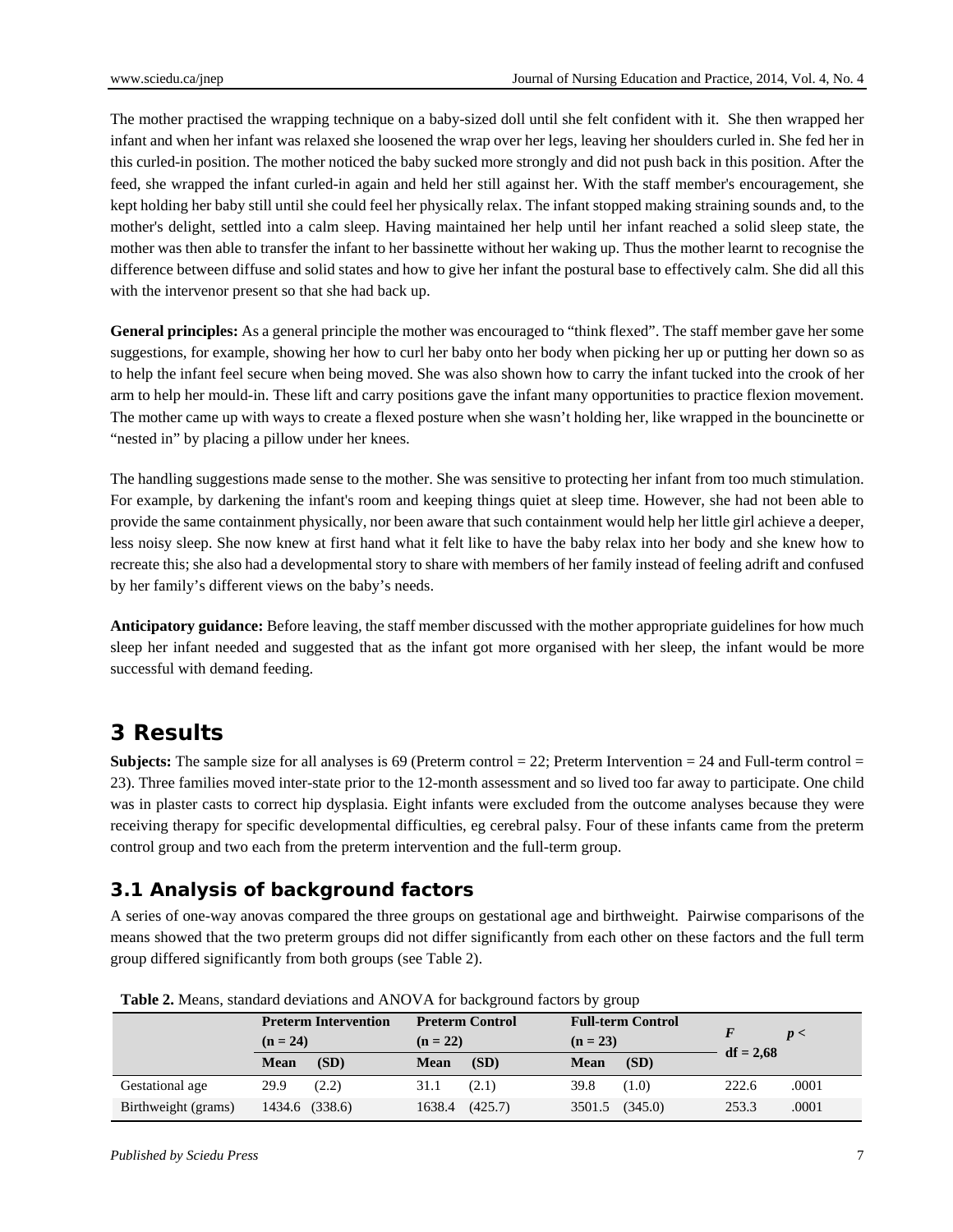### **3.2 Analysis of main variables: HOME scale**

One-way anovas were used to compare the three groups on the Home Observation for Measurement of the Environment (HOME). Mean total HOME scores for the preterm intervention group were similar to those of the full-term group ( $F =$ 5.4, p<.007). Both groups scored significantly higher than the preterm control group. When HOME component scores were considered separately, the group differences were marginal for Emotional and Verbal Responsivity (EVR) (F(2,68) = 3.3,  $p\leq 0.045$ ) and significant for Maternal Involvement with Child (MIC) (F(2,68) = 8.9, p $\leq 0.001$ ). Longitudinal studies have found this scale to be associated with gains in cognitive and language development in childhood (see Table 3).

|                                                   | <b>Preterm Intervention</b> |       | <b>Preterm Control</b> |       | <b>Full-term Control</b> |       |                  |      |  |
|---------------------------------------------------|-----------------------------|-------|------------------------|-------|--------------------------|-------|------------------|------|--|
|                                                   | $(n = 24)$                  |       | $(n = 22)$             |       | $(n = 23)$               |       | $\boldsymbol{F}$ | p<   |  |
|                                                   | <b>Mean</b>                 | (SD)  | <b>Mean</b>            | (SD)  | <b>Mean</b>              | (SD)  | $df = 2,68$      |      |  |
| <b>HOME</b> Total Score                           | 36.7                        | (4.6) | 33.0                   | (5.4) | 36.7                     | (3.5) | 5.4              | .007 |  |
| <b>Emotional and Verbal</b><br>Responsivity (EVR) | 9.4                         | (1.9) | 8.4                    | (1.9) | 9.5                      | (1.3) | 3.3              | .045 |  |
| Maternal Involvement<br>With Child (MIC)          | 4.5                         | (1.4) | 2.8                    | (1.5) | 4.1                      | (1.2) | 8.9              | .001 |  |

**Table 3.** Means and standard deviations for HOME scores by group

### **3.3 Analysis of main variables: Bayley scales**

One-way anovas compared the three groups on the Mental Scale and the Psychomotor Scale of the Bayley Scales of Infant Development. There were significant group differences on both the Mental and the Motor scale, with the preterm intervention group being intermediate between the preterm control group and the full-term control group (Mental scale *F*   $(2, 68) = 10.5, p < .001$ ; Motor scale  $F(2, 68) = 10.1, p < .001$ . Results of multiple comparisons, using the Bonferroni method to adjust the significance level for each comparison, established that the groups differed significantly from each other. Specifically, preterm infants in the intervention group achieved significantly higher Mental and Motor scores than preterm infants in the control group but did not score as highly as full-term infants (see Table 4).

|                                               | $(n = 24)$  | <b>Preterm Intervention</b> | <b>Preterm Control</b><br>$(n = 22)$ |        | <b>Full-term Control</b><br>$(n = 23)$ |        | F<br>$df = 2,68$ | p<    |  |
|-----------------------------------------------|-------------|-----------------------------|--------------------------------------|--------|----------------------------------------|--------|------------------|-------|--|
|                                               | <b>Mean</b> | (SD)                        | <b>Mean</b>                          | (SD)   | (SD)<br><b>Mean</b>                    |        |                  |       |  |
| Mental Development Index<br>(MDI)             | 108.1       | (11.3)                      | 99.7                                 | (12.5) | 116.4                                  | (12.8) | 10.5             | .001  |  |
| <b>Psychomotor Development Index</b><br>(PDI) | 87.7        | (14.3)                      | 78.8                                 | (10.8) | 100.0                                  | (20.8) | 10.13            | .0001 |  |

**Table 4.** Means, standard deviations and ANOVA for Bayley Scales scores by group

### **3.4 Analysis of function in upright.**

Results on the Function in Upright procedure showed that the motor gap between the preterm intervention and full-term group closed when postural control or assessment of motor control was considered. Intervention infants demonstrated significantly more flexibility in their movement than the premature controls and were not dissimilar to the full-term infants,  $F(2, 64) = 6.39, p < .003$  (see Table 5).

**Table 5.** Means, standard deviations and ANOVA for Function in Upright test by group

|                                    | $(n = 23)$  | <b>Preterm Intervention</b> | <b>Preterm Control</b><br>$(n = 21)$ |        | <b>Full-term Control</b><br>$(n = 21)$ |        |             | p<   |
|------------------------------------|-------------|-----------------------------|--------------------------------------|--------|----------------------------------------|--------|-------------|------|
|                                    | <b>Mean</b> | (SD)                        | <b>Mean</b>                          | (SD)   | (SD)<br><b>Mean</b>                    |        | $df = 2,64$ |      |
| Function in Upright<br>Test scores | 34.3        | (15.8)                      | 24.3                                 | (12.0) | 41.8                                   | (17.0) | 6.39        | .003 |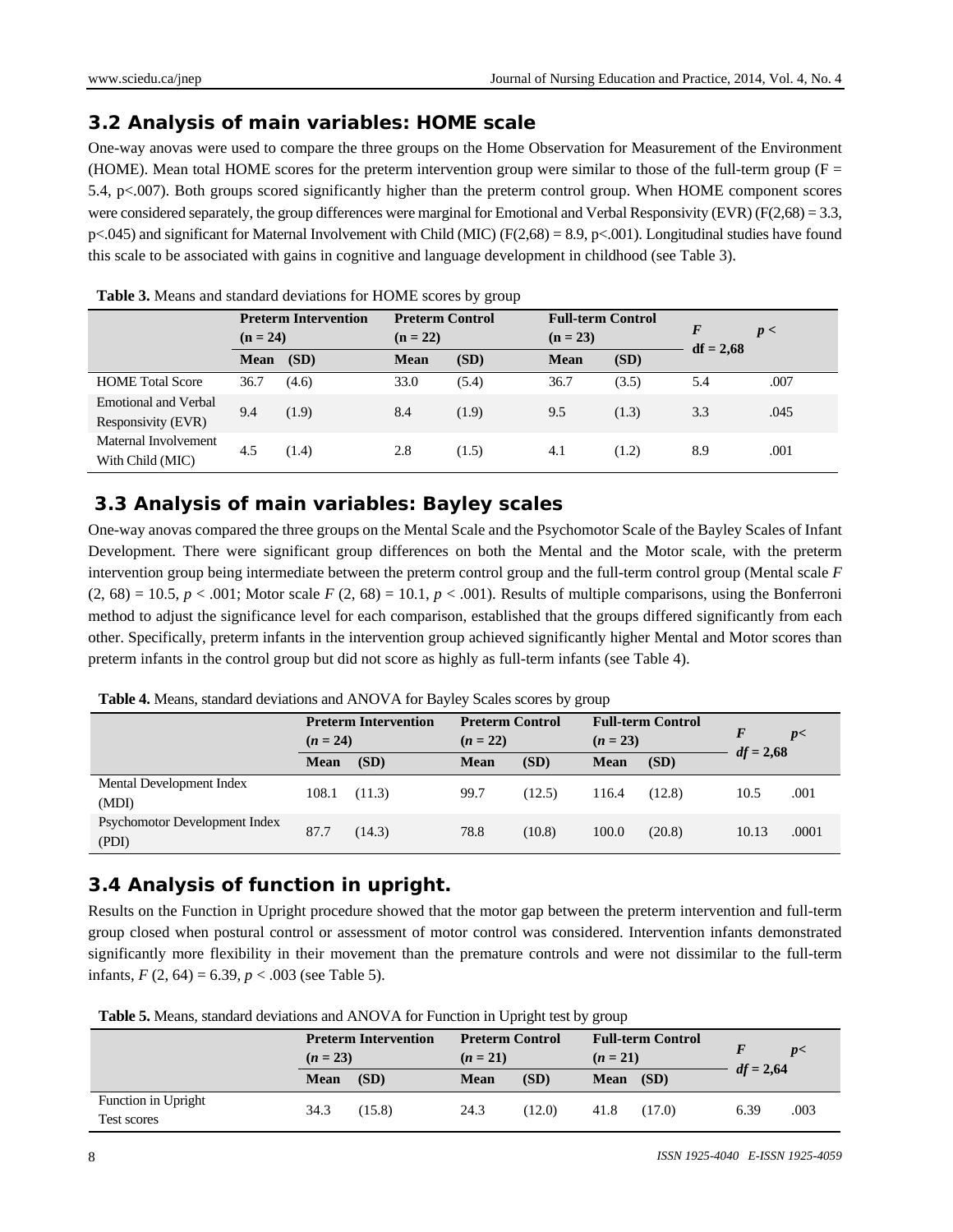### **3.5 Comparison between Younger and Older Gestational Age Infants**

The effect of intervention was explored further by investigating whether intervention had a greater effect on infants of younger gestational age. The preterm sample was divided into two groups, with one gestational age less than 31 weeks (Younger Gestational Age group) and the other with gestational age between 31 and 33 weeks inclusive (Older Gestational Age group).

The data suggest that the effect of intervention is the same for the younger and older gestational age infants for the Mental Development Index (MDI) but different for the Psychomotor Development Index (PDI). On PDI, intervention appears to have little effect for the older gestational age group, but a large effect for the younger gestational age group. Two-way anovas were used to assess the significance of the interaction in each case. For the MDI it was not significant  $(F(1, 42) =$ 0.19, ns). The interaction was significant for the PDI ( $F(1, 42) = 5.96$ ,  $p < .02$ ). Therefore, intervention was associated with gains in mental development for all gestational age infants. However, it had a differential impact on motor development; here infants born at the younger gestational ages were the ones to benefit most (see Table 6).

| Table 6. Means and standard deviations of MDI and PDI scores by gestational age and group |  |  |  |  |  |
|-------------------------------------------------------------------------------------------|--|--|--|--|--|
|                                                                                           |  |  |  |  |  |

|                                    | ( <b>31</b> weeks GA) | <b>Younger Gestational Age Group</b> |             |        | <b>Older Gestational Age Group</b><br>$(31 - 33$ weeks $GA)$ |        |             |        |  |
|------------------------------------|-----------------------|--------------------------------------|-------------|--------|--------------------------------------------------------------|--------|-------------|--------|--|
|                                    | <b>MDI</b>            |                                      | <b>PDI</b>  |        | <b>MDI</b>                                                   |        | <b>PDI</b>  |        |  |
|                                    | <b>Mean</b>           | (SD)                                 | <b>Mean</b> | (SD)   | <b>Mean</b>                                                  | (SD)   | <b>Mean</b> | (SD)   |  |
| Preterm Control<br>$(n = 22)$      | 98.8                  | (11.6)                               | 71.4        | (7.4)  | 100.2                                                        | (13.3) | 83.1        | (10.3) |  |
| Preterm Intervention<br>$(n = 24)$ | 106.2                 | (8.7)                                | 90.8        | (13.1) | 110.4                                                        | (13.9) | 84.0        | (15.5) |  |

a. Group effects were significant for both X and Y:

MDI: F  $(1, 42) = 6.09$ , p < .02

PDI : F  $(1, 42) = 9.05$ , p < .02

b. And the interaction effect between group and gestational age was significant for PDI only:

PDI: F  $(1, 42) = 5.96$ , p < .004

## **4 Discussion**

The program was successful in enhancing both maternal sensitivity and infant development at one year of age. The question posed, "Under what conditions does early developmental intervention help infants born prematurely?" is answered by the following three benefits. First, the results were positive because the intervenor worked within the *individual parent-infant relationship.* Second, intervenors used a *conceptual framework* based on *self-regulation* to drive the intervention, which included a *framework to address parents' concerns* (including assessing each mother's perceptions of her infants' regulatory efforts so that the intervention could be framed around her personal understanding of her infant). Finally, the *timing* of interventions was during key times or "touchpoints" in development.

### **4.1 Development as a relational process**

The primary benefit of the self-regulation model was its emphasis on development as an *relationship-based process.* In practical terms, the focus was on what the baby and parent could do together, not on what the infant was not achieving or the parent did not understand. In self-regulation assessments (like the Brazelton scale), the examiner is defined as the natural advocate of the baby. As the examiner, you are working with the baby and attending to how *you* can modulate and change what *you* do, so as to help the infant function more smoothly. Watching an examiner work in this way, confirms for parents that their infant's behaviour is meaningful and important to respond to with their own caregiving  $[41]$ .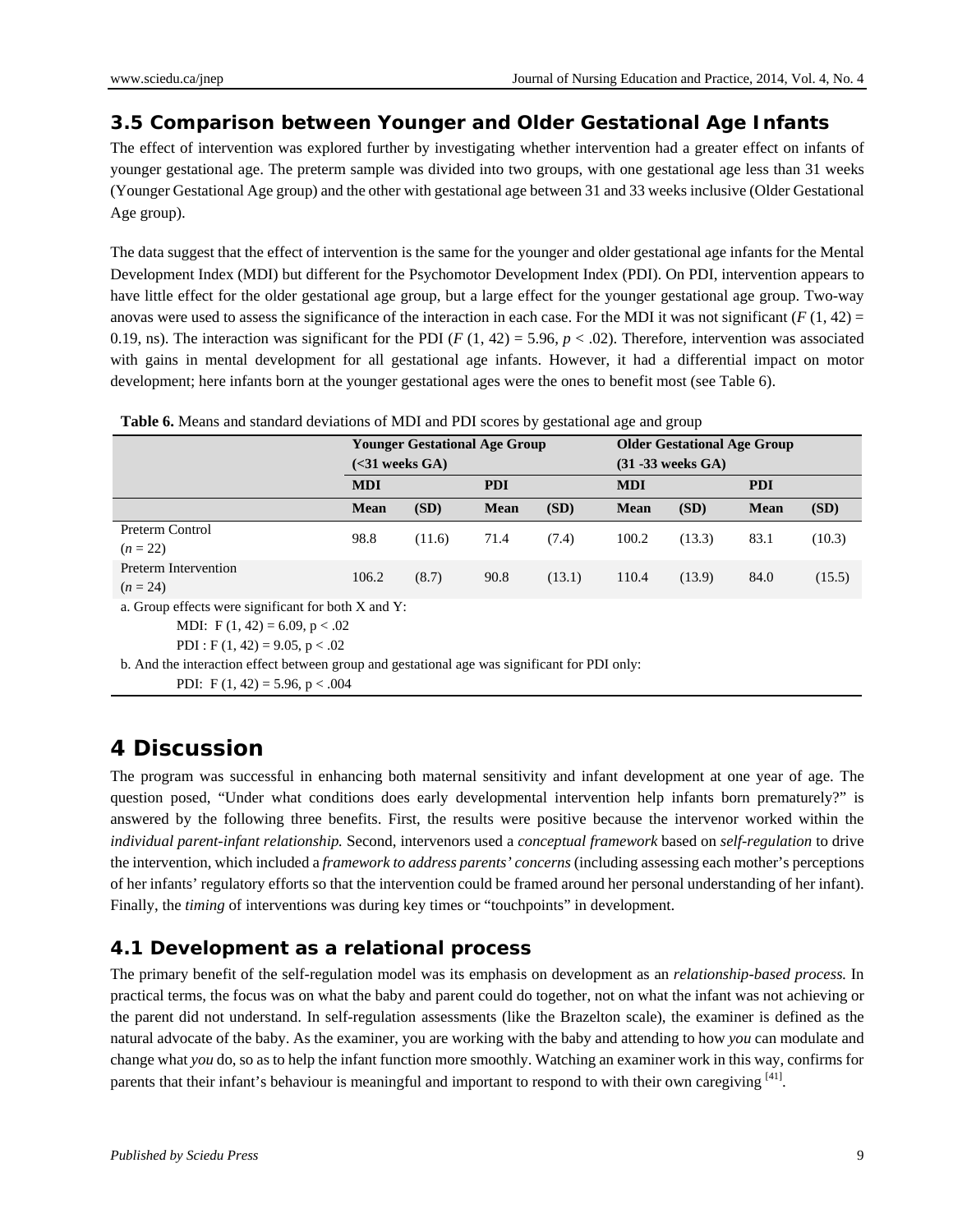#### **4.2 Conceptual Framework for intervention**

The conceptual framework, based on a self-regulation model, gave intervenors a clear understanding of premature infants' needs. Because this framework measured underlying processes, intervenors could identify and address difficulties that would likely continue as problems.

This conceptual model met the mother's concerns. Each intervention session began with the parent's concern or question, which is the basis for working collaboratively  $^{[28]}$ . Mothers rarely mentioned delay as a concern [6%]; instead their focus was on ordinary day-to-day issues like calming and settling the infant in the newborn period. The self-regulation model clearly provided practical solutions for these concerns. The intervenor used this model to focus on the contribution of motor behaviour to the developing parent-infant relationship and perhaps this explains why the intervention was particularly successful in enhancing motor development in the most immature infants. This finding is in sharp contrast to the generally poor record of intervention in improving motor development [41].

There were two specific differences between this study and the recent study by Spittle *et al.* [17] which showed no differences in developmental skills; the use of video clips as a component of the intervention process to learn about the mother's understanding of her infant's cues (including motor signals), and practical motor interventions. In this program, the motor goal was to establish a stable, postural motor base from which to move. Researchers <sup>[42]</sup> have suggested that this foundation in fact operates throughout childhood. Premature infants often use too much movement to initiate an action [44]. The motor component in the conceptual model and in the video segments enriched what the intervenor and parent could explore together. They could attend to subtle motor cues from the infant that might otherwise go unnoticed or be misunderstood  $[27]$ . Instead the mother could consider these cues with someone and reflect on how she might do things differently with her body like the way she held her baby, in order to foster a closer connection and support her infant to be a competent interactive partner. Downing <sup>[26]</sup> has used video to help clients in distressed relationships to explore what usually is felt bodily but not seen in 'real-time' in the constant exchange of signals when a mother and infant are relating to each other.

### **4.3 Benefit for younger infants**

The mothers of the younger infants may have faced a more difficult task in settling in with their babies. Als [45] found that infants born earlier were more sensitive to stimulation and handling and showed their distress through physiological instability and motor disorganisation, becoming more active when held, arching and then quickly becoming floppy. Parents of such immature infants can feel that their small babies do not like to be held or are too vulnerable to be held often. This intervention, with its special focus on motor regulation and how differences in motor behaviour can affect the quality of the parent-infant relationship, may have had more practical relevance to mothers of these younger gestational age infants.

In the intervention group, one striking consequence of wrapping the babies curled-in was that, as they relaxed and curled forward in their wrap, they felt cuddly to hold. Later, when unwrapped, the infants were able to maintain this curled posture for some time. When they did move, it was from a flexed position so that they were more likely to cycle in their movements rather than become bouncy, extended and overly active. Consequently, they could better tolerate procedures like being changed and dressed. Because the younger infants were initially so motorically vulnerable and the consequence of wrapping and holding so dramatically effective in calming and containing them, the mothers were rewarded with success. This success may have further promoted mothers' confidence and pleasure in holding their infants and made them more receptive to later developmental guidance, including encouraging the mothers to respond to the infants efforts to try to move themselves, such as helping the infants push themselves into sitting between six and nine months of age.

### **4.4 Timing of Intervention**

A third benefit of the model was that interventions could be targeted to sensitive times, or "touchpoints" [30, 31]. The contacts were planned to coincide with times when infants began to address new developmental issues and parents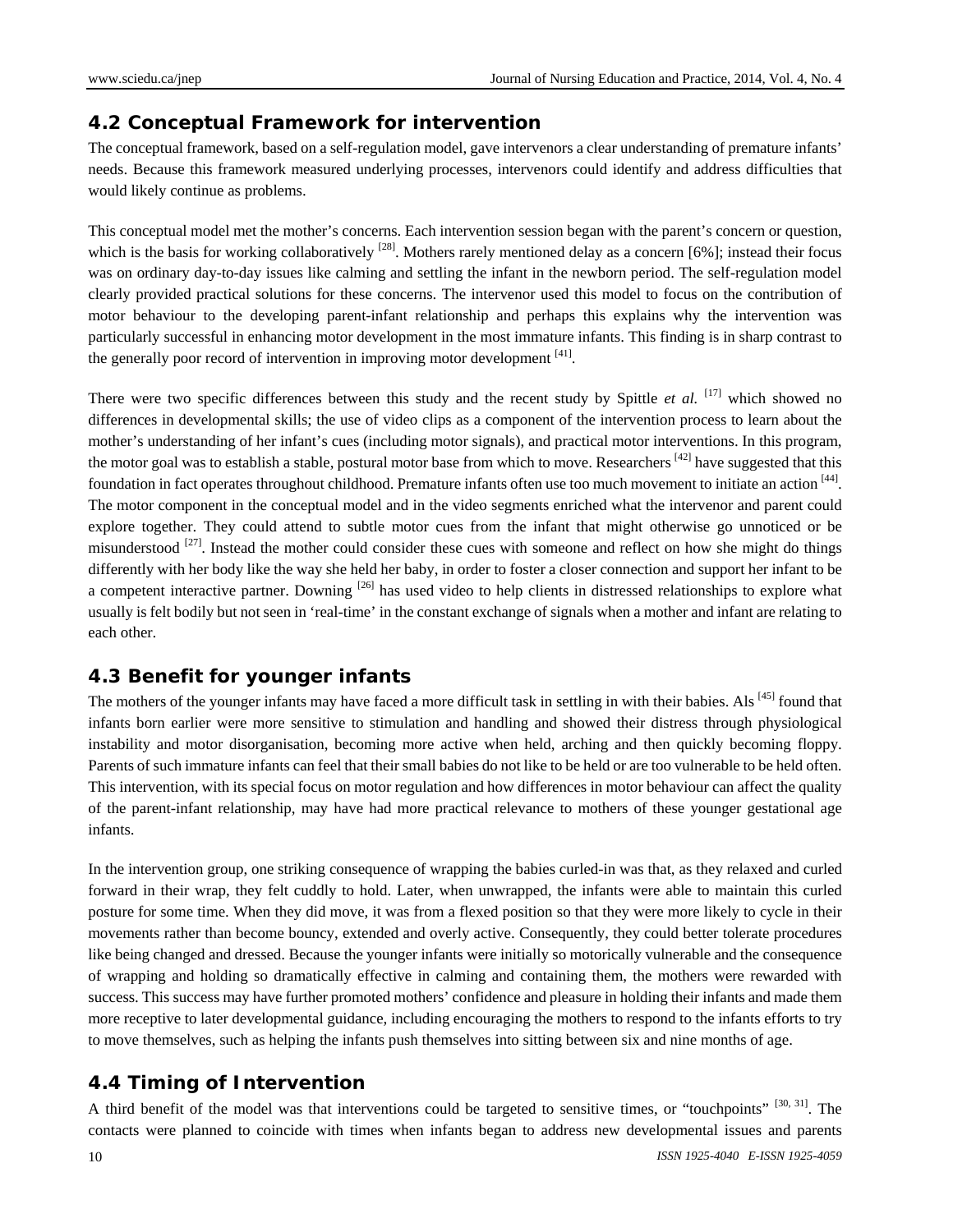therefore faced new tasks. The content of intervention was specifically geared to helping mothers understand each new developmental task and "grow" with their infants' new challenges. By specifying key times to intervene this model can be presented in as little as 6 visits over an infant's first year, allowing for cost effective follow-up and parent-infant support.

Effective parent-infant interaction is well established as the strongest factor working to override the early negative consequences of prematurity  $[46, 47]$  and the significant results on the HOME scale illustrate mothers increased sensitivity to their babies in the intervention group. The developmental psychologists worked within the parent-infant pair to support the competence of the pair, which promotes enduring gains in infant ability  $[48]$ . In this intervention the intervenor's relationship with the mother may have served as a "metaphoric parallel" [49] for the mother's responsiveness toward her infant. The intervenor asked for and respected each mother's perceptions and feelings about her baby. As their own understandings of their baby were taken into account and their strengths were recognised, mothers may in turn have been more able to recognise and respond to the needs and strengths in their infants.

### **4.5 Clinical implications**

Dovetailing of the two disciplines, physiotherapy and psychology formed a coherent clinical intervention model focused on the interactive process between parents and their vulnerable infants. Other allied health personnel could use this model during clinical follow-up, parent support, community nursing or universal home visiting.

### **4.6 Limitations**

The preterm intervention was conducted in four blocks (control-intervention-control-intervention). Full term infants were enrolled into the project over the period that preterm infants were enrolled. The decision was taken to enrol in blocks instead of a traditional randomized trial due to the constraints of the nursery environment. The conceptual framework is based on building good foundations for later flexible functioning, therefore longer follow-up would have been preferable to determine if the children had fewer motor and attention problems in later years.

## **5 Conclusion**

This paper has described and evaluated a model of intervention for improving the self-regulatory abilities of preterm infants over the first year. In this model, motor control was addressed as a significant aspect of regulatory competence. The content and timing of intervention was driven by a coherent conceptual model drawn from developmental psychology and paediatric physiotherapy. The model included a framework for working with families to address their concerns. Video replay of sections of the infant assessments were used to establish the parents' interpretation of their infants' behaviour so that intervention ideas could be framed in ways that made sense to parents. The program was successful in facilitating maternal sensitivity, cognitive and motor development, particularly for the most immature infants. In motor development the largest gains were made by the most immature infants [GA less than 31 weeks]. These results endorse a self-regulation model of intervention as able to meet infant developmental needs and parent concerns. By specifying key times to intervene, allied health professionals including nurse practitioners and community nurses can influence cost effective practice.

### **Acknowledgements**

This project was supported by the New South Wales Department of Health: Health Promotion grant program, Sydney, Australia.

## **References**

[1] de Kieviet JF, Piek JP, Aarnoudse-Moens CS, Oosterlaan J. Motor development in very preterm and very low-birth-weight children from birth to adolescence: A meta-analysis. JAMA. 2009; 302(20): 2235-2242. http://dx.doi.org/10.1001/jama.2009.1708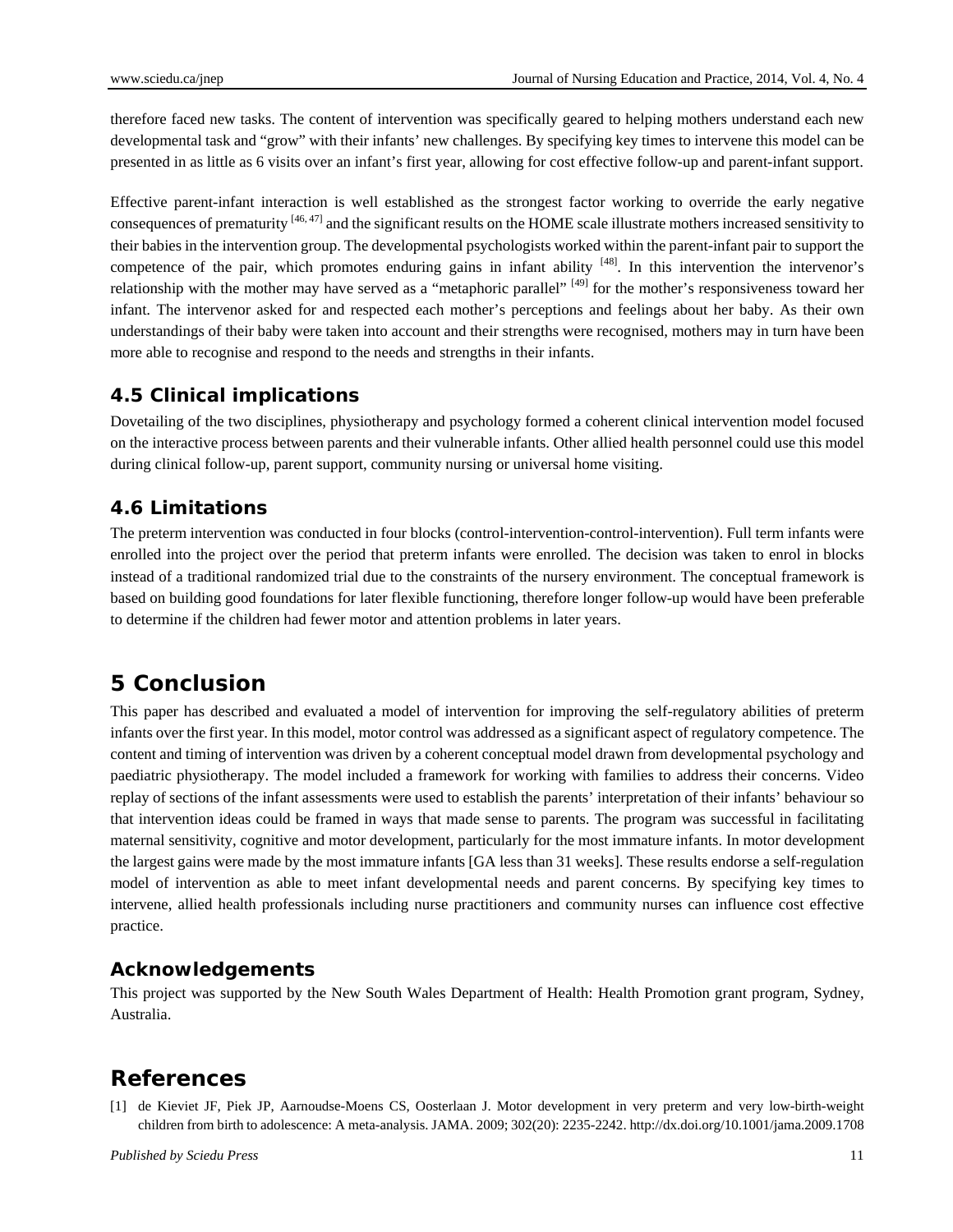- [2] Aarnoudse-Moens CS, Weisglas-Kuperus N, van Goudoever J, & Oosterlaan J. Meta-analysis of neurobehavioral outcomes in very preterm and/or very low birth weight children. Pediatrics. 2009; 124: 717-728. http://dx.doi.org/10.1542/peds.2008-2816
- [3] Field T, Widmayer S, Stringer S, Ignatoff E. Teenage, lower-class, black mothers and their preterm infants: An intervention and developmental follow-up. Child Development. 1980; 51(2): 426-436.
- [4] Gorga D, Stem F, Ross G. Trends in neuromotor behavior of preterm and fullterm infants in the first year of life: A preliminary report. Developmental Medicine and Child Neurology. 1985; 27: 756-766. http://dx.doi.org/10.1111/j.1469-8749.1985.tb03800.x
- [5] Auchenbach TM, Howell CT, Aoki MF, Rauh VA. Nine year outcome of the Vermont intervention program for low birth weight infants. Pediatrics 1993; 91(1): 45- 55.
- [6] Evensen K, Vik T, Helbostad J, Indredavik M, Kulseng S, Brubak A. Motor skills in adolescents with low birth weight. Arch Dis Child Fetal Neonatal Ed. 2004; 89: F451-5. http://dx.doi.org/10.1136/adc.2003.037788
- [7] Brown J, Bakeman R. Relationships of human mothers with their infants during the first year of life: Effect of prematurity. In Bell RW, Smotherman WP. eds. Maternal influences and early behaviour. New York: Spectrum; 1980: 353-373.
- [8] Field T. The 3 Rs of infant-adult social interactions: Rhythms, repertoires, and responsibility. Journal of Pediatric Psychology. 1978; 3: 131-136. http://dx.doi.org/10.1093/jpepsy/3.3.131
- [9] Garner P, Landry S. Effects of maternal attention-directing strategies on preterm infants' affective expressions during joint toy play. Infant Behaviour and Development. 1992; 17(1): 15-22. http://dx.doi.org/10.1016/0163-6383(94)90018-3
- [10] Wasserman G, Allen R, Solomon C. At-risk toddlers and their mothers: the special case of physical handicap. Child Development. 1985; 56(1): 73-83.
- [11] McClusky K, O'Brien M, Robinson P, Asay J. Early transitions for the parents of premature infants: Implications for intervention. Infant Mental Health Journal. 1992; 13(2): 147-156.
- [12] Estroff DB, Yando R, Burke K, Snyder DJ. Perceptions of preschoolers' vulnerability by mothers who had delivered preterm. Pediatric Psychology. 1994; 19(6): 709-21. http://dx.doi.org/10.1093/jpepsy/19.6.709
- [13] Allen E, Manuel JC. Perception of child vulnerability among mothers of former premature infants. Pediatrics. 2004; 113(2): 267-273. http://dx.doi.org/10.1542/peds.113.2.267
- [14] Langkamp DL, Kim Y, Pascoe JM. Temperament of preterm infants at 4 months of age: maternal ratings and perceptions. J Dev Behav Pediatr. 1998; 19(6): 391-6. http://dx.doi.org/10.1097/00004703-199812000-00001
- [15] Als A. A synactive model of neonatal behavioral organisation: Framework for the assessment of neurobehavioral development in the premature infant and for support of infants and parents in the neonatal intensive care environment. Physical & Occ Therapy in Paediatrics. 1986; 6(3/4): P3-53.
- [16] Als H, Gilkerson L, Duffy FH et al. A three-center, randomized, controlled trial of individualized developmental care for very low birth weight preterm infants: Medical, neurodevelopmental, parenting, and caregiving effects. J Dev Behav Pediatr. 2003; 24(6): 399-408. http://dx.doi.org/10.1097/00004703-200312000-00001
- [17] Spittle AJ, Anderson PJ, Lee KJ, Ferretti C, Eeles A, Orton J, Boyd R, Inder T, Doyle L. Preventive care at home for very preterm infants improves infant and caregiver outcomes at 2 years. Pediatrics. 2010; 126:171-178. http://dx.doi.org/10.1542/peds.2009-3137
- [18] Olds DL, Robinson J, O'Brien R, Luckey DW, Pettitt LM, Henderson CR Jr, Ng RK, Sheff KL, Korfmacher J, Hiatt S, Talmi A. Home visiting by paraprofessionals and by nurses: A randomized, controlled trial. Pediatrics. 2002; 110: 486-496. http://dx.doi.org/10.1542/peds.110.3.486
- [19] Sroufe LA. The coherence of individual development: early care, attachment, and subsequent developmental issues. Am. Psychology. 1979; 34(10): 834-841. http://dx.doi.org/10.1037/0003-066X.34.10.834
- [20] Sroufe LA. Emotional Development. The organization of emotional life in the early years. Cambridge: Cambridge University Press; 1995.
- [21] Bly L. Abnormal motor development. In Slaton D, ed. Development of movement in infancy. Chapel Hill, NC: The University of North Carolina press. 1980: 124-135.
- [22] Mahler MS, Pine F, Bergman A. The psychological birth of the human infant symbiosis and individuation. New York: Basic Books Inc. 1975.
- [23] Beebe B. Brief Mother-infant treatment: Psychoanalytically informed video feedback. Infant Mental Health Journal. 2003; 24 (1): 24-52. http://dx.doi.org/10.1002/imhj.10042
- [24] Nadel, J, Muir, D, eds. Emotional development: recent research advances. Oxford: Oxford University Press; 2005 (Chapters by Tronick, Trevarthen, Downing).
- [25] Downing G, Emotion, body and parent-infant interaction. In Nadel J, Muir, D, eds. Emotional development: recent research advances. Oxford: Oxford University Press; 2005.